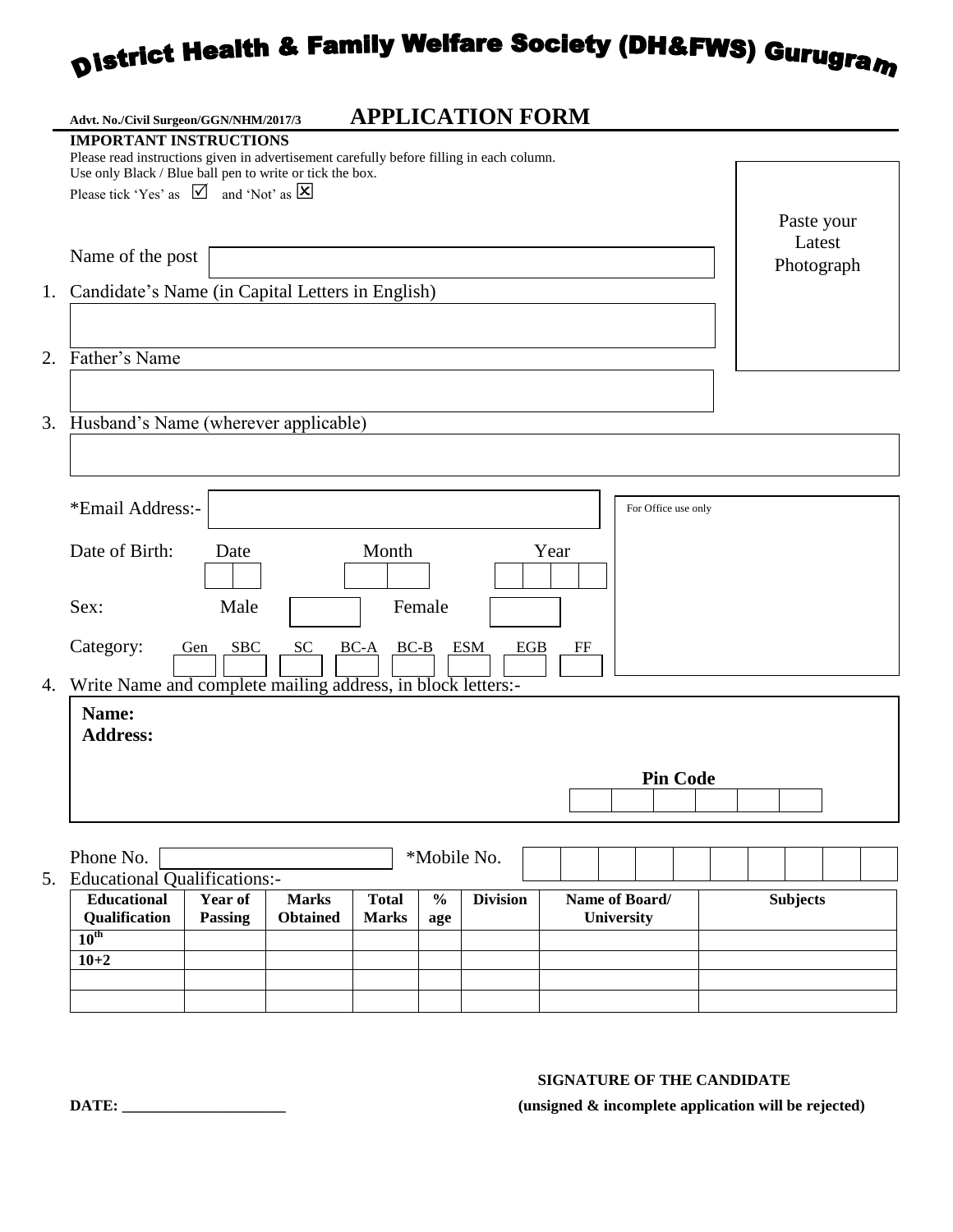## **Walk In Interview**

## **District Health & Family Welfare Society, Gurugram**

District Health & Family Welfare Society Gurugram invites applications for following posts through walk-in-interview in District Gurgaon under (NHM) Haryana, purely on contract basis, initially up to 31/03/2018, with details as mentioned below:-

| Sr.<br>No. | <b>Name of Post</b> | <b>Name of Scheme</b>                 | <b>Salary per</b><br><b>Month</b> | No. of Post | Date of Walk in<br><b>Interview</b> |
|------------|---------------------|---------------------------------------|-----------------------------------|-------------|-------------------------------------|
|            | Paediatrician       | Strengthening of<br>District Hospital | <b>Rs.</b> 1.00 Lac<br>/month     |             | $09-01-2018$                        |

**Note:- For hiring of specialists, walk in interviews will be conducted on 25th of every month for three month in the office of Civil Surgeon, Gurugram**

For more information regarding TOR, please visit *www.healthdepartmentgurgaon.org*

> **-sd-District Health & Family Welfare Society Gurugram**